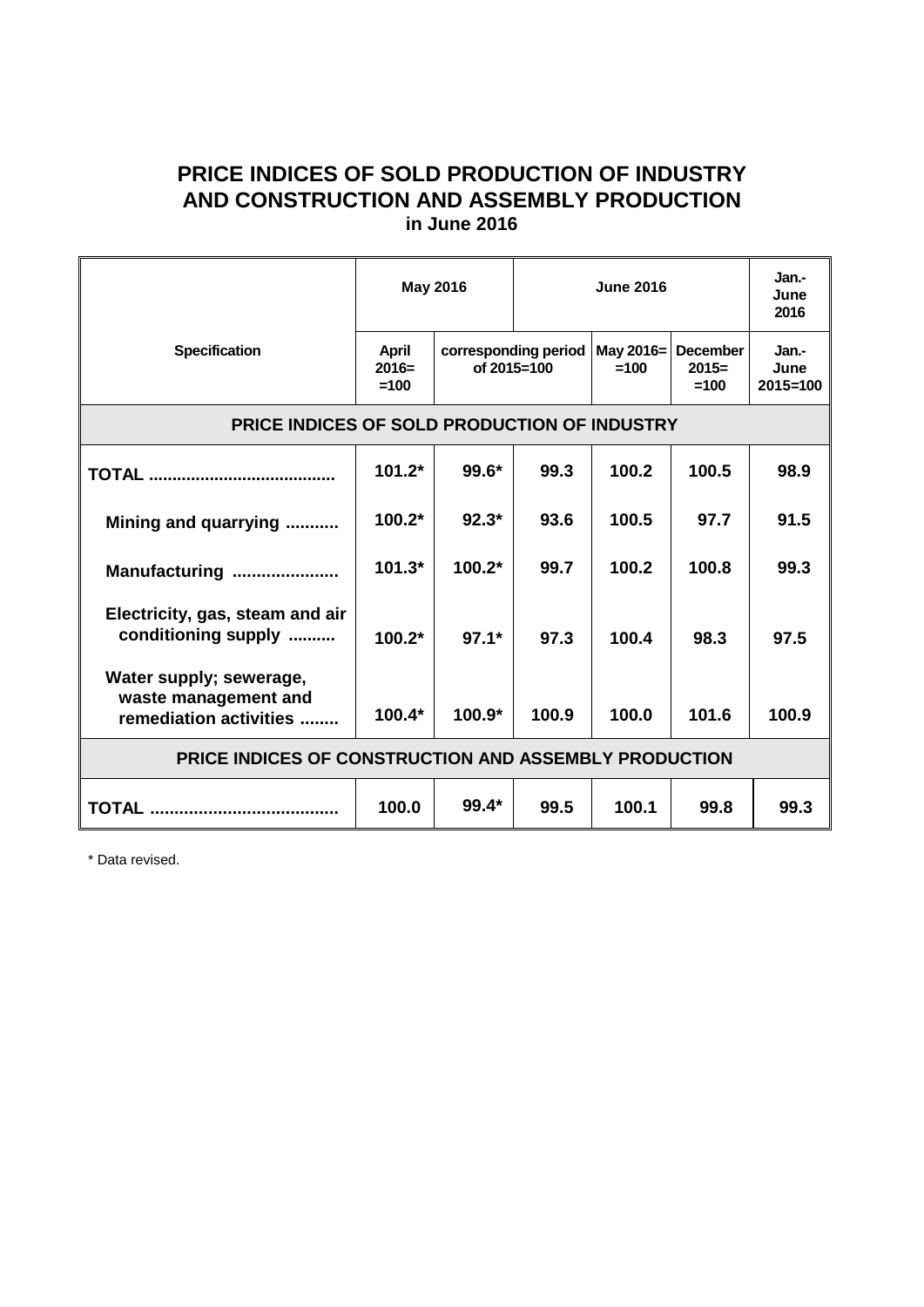According to preliminary data, **the prices of sold production of industry** in June 2016 were higher by 0.2% than the previous month. The growth of prices was recorded in sections: mining and quarrying by 0,5%, electricity, gas, steam and air conditioning supply - by 0.4% as well as manufacturing - by 0.2%. From the divisions of the manufacturing the biggest growth was recorded in manufacture of coke and refined petroleum products (by 3.7%). The prices were also higher among other things in manufacture of basic metals (1.0%), of food products (by 0.4%), of metal products, of electrical equipment, of paper and paper products (by 0.1% each). The prices in manufacture of other non-metallic mineral products as well as of wearing apparel reached the level similar to the one recorded in the previous month. The drop of prices was recorded among other things in manufacture of rubber and plastic products, of machinery and equipment, of other transport equipment, of textiles (by 0.1% each), of motor vehicles, trailers and semitrailers, of chemicals and chemical products, of furniture, of products of wood, cork, straw and wicker, (by 0.2% each), of pharmaceutical products, of leather and related products, of printing and reproduction of recorded media (of 0.3% each), of computer, electronic and optical products (of 0.6%) as well as of beverages (of 0.7%). The prices in section water supply; sewerage, waste management and remediation activities reached the level similar to the one recorded in the previous month.

In comparison to December of the previous year the prices of sold production of industry were higher by 0.5%. The growth of prices was recorded in section water supply; sewerage, waste management and remediation activities (by 1.6%). In manufacturing prices were higher by 0.8%, of which the biggest in manufacture of coke and refined petroleum products (by 12.8%).The growth of prices was recorded among other things in manufacture of basic metals (by 3.8%), of motor vehicles, trailers and semi-trailers (by 1.3%), of beverages, of other transport equipment (by 0.7% each), of pharmaceutical products (by 0.6%), of textiles (by 0.5%), of other non-metallic mineral products (of 0.3%) as well as of paper and paper products (of 0.2%). The prices in manufacture of food products reached the level similar to the one recorded in December 2015. The drop prices was recorded among other things in manufacture of metal products, of electrical equipment, of machinery and equipment (of 0.3% each), of products of wood, cork, straw and wicker (of 0.4%), of chemicals and chemical products as well as of computer, electronic and optical products (of 1.4% each). The prices in section electricity, gas, steam and air conditioning supply were lower of 1.7%. The prices in mining and quarrying were lower of 2.3%, of which in mining of coal and lignite (of 7.3%), but the growth of prices was recorded in mining of metal ores (by 4.3%).

In June 2016 the prices of sold production of industry were of 0.7% lower than a year earlier (drop of 1.4% in June 2015). The drop of prices was recorded in sections: mining and quarrying - of 6.4%, electricity, gas, steam and air conditioning supply - of 2.7% as well as in manufacturing - of 0.3%. The prices increased in section water supply; sewerage, waste management and remediation activities - by 0.9%

It is estimated that the **prices of construction and assembly production** in June 2016, of which the prices in construction of buildings, in civil engineering as well as in specialised construction activities were higher by 0.1% each than the previous month.

In June 2016 the prices of construction and assembly production were of 0.2% lower than in December of previous year and of 0.5% lower than in June of the previous year.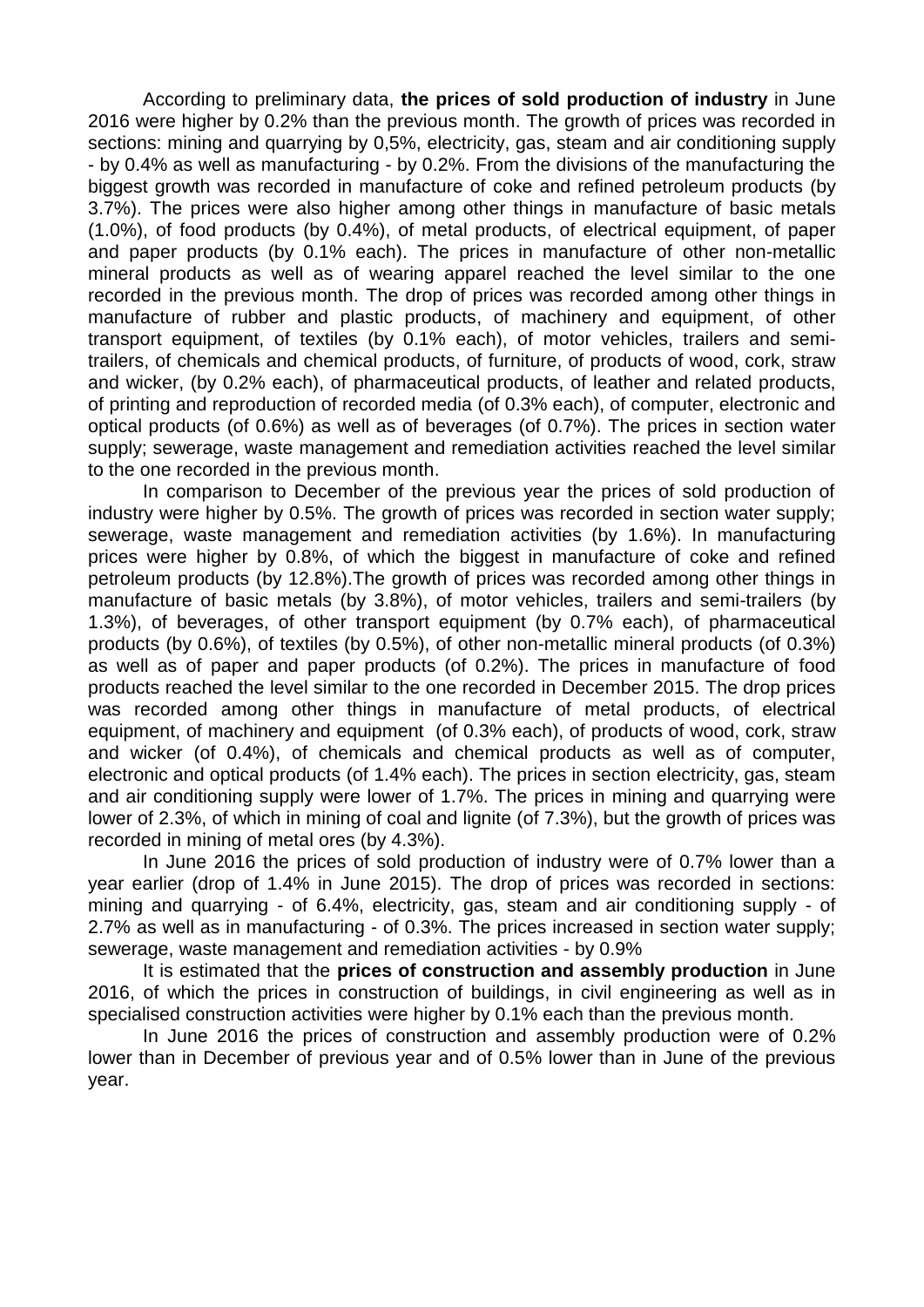